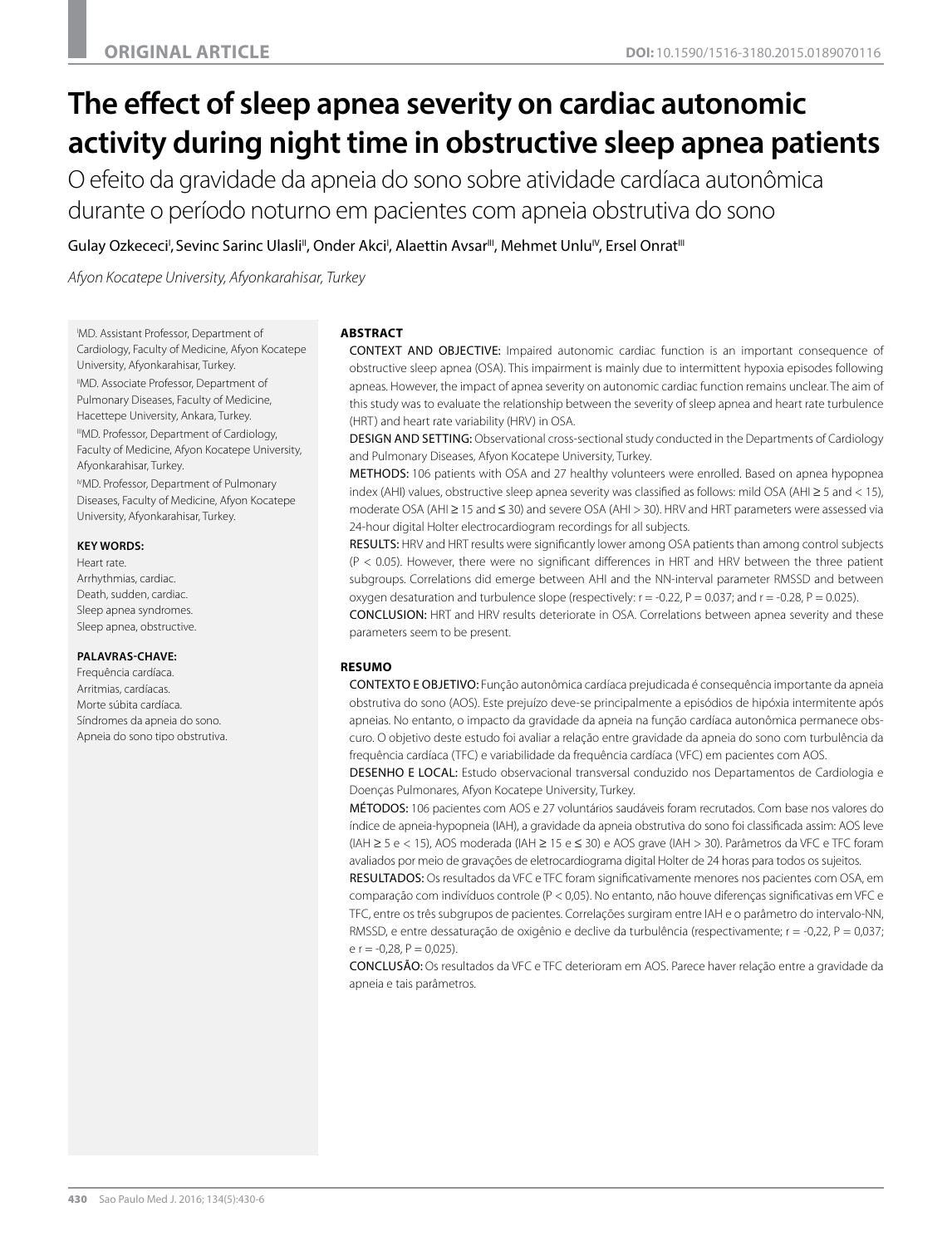#### **INTRODUCTION**

Obstructive sleep apnea (OSA) is characterized by recurrent total apnea or partial hypopnea due to narrowed upper airways during sleep.1 The current estimates for the prevalence of moderate-to-severe sleep-disordered breathing (apnea-hypopnea index, AHI, measured as events/hour, ≥ 15) are 10% among 30-49 year-old men; 17% among 50-70 year-old men; 3% among 30-49 year-old women; and 9% among 50-70 year-old women, according to the study by Peppard et al.<sup>2</sup> The prevalence of obstructive sleep apnea syndrome among Brazilian railroad workers has been found to be 35%.<sup>3</sup>

OSA is associated with cardiovascular diseases, including cardiac arrhythmias.<sup>4</sup> myocardial infarction,<sup>5</sup> chronic heart failure6 and pulmonary hypertension.7 The mechanism underlying cardiovascular diseases is complex and not fully understood in relation to OSA. Arrhythmias are considered to arise from changes in the cardiac autonomic balance due to hypoxia during apnea.<sup>8</sup>

There is a significant correlation between autonomic dysfunction and cardiovascular mortality.9 Baroreceptor reflex sensitivity, heart rate turbulence (HRT) and heart rate variability (HRV) are parameters reflecting cardiac autonomic functions. HRV and baroreceptor reflex sensitivity are believed to evaluate different aspects of autonomic control. While a moderate relationship has been determined between HRV and baroreceptor reflex sensitivity, there is a strong relationship between HRT and baroreceptor reflex sensitivity. Therefore, it has been suggested that HRT should be used as an evaluation parameter instead of baroreceptor reflex sensitivity.<sup>10,11</sup>

HRV<sup>12,13</sup> and HRT<sup>14</sup> provide important information regarding autonomic cardiac function. HRV measures the oscillation in successive cardiac cycles as well as the oscillations between instantaneous heart rates.13 Previous studies have determined that a reduction in HRV is predictive of increased cardiac mortality.15 HRT is defined as the sinus rhythm cycle-length fluctuation after isolated premature ventricular beats.16 HRT evaluation has been deemed appropriate for risk estimation after acute myocardial infarction<sup>17</sup> and as a prognostic evaluator for heart failure<sup>18</sup> and other pathological conditions.<sup>16</sup>

Autonomic cardiac functions in OSA patients have been the focus of attention for researchers. Previous studies revealed deteriorations in HRT and a relationship between HRT and the severity of the apnea.<sup>19-21</sup> However, the results relating to HRV in these patients have been divergent; reductions and no changes in HRV have been reported in different studies.<sup>20-22</sup>

# **OBJECTIVE**

Therefore, the aims of the present study were to investigate whether both HRT and HRV parameters are impaired in patients with OSA and to make correlations between these parameters and disease severity.

#### **METHODS**

#### **Study design, ethics and setting**

This study was designed as an observational cross-sectional study with a convenience sample. Interim power analyses were performed and detected a 90% statistical power.

The study was conducted in our Departments of Cardiology and Pulmonary Diseases between March 1, 2014, and November 1, 2014. The Ethics Committee of the Afyon Kocatepe University School of Medicine approved this study. All patients and control subjects gave their informed consent prior to inclusion.

#### **Participants**

The study sample included subjects consulted at a sleep laboratory for clinically suspected OSA. These were all the consecutive patients examined over an eight-month period between March 2014 and November 2014. After polysomnographic examination, subjects with five or more obstructive apnea, mixed apnea or hypopnea events per hour were diagnosed as having OSA in accordance with the criteria of the American Academy of Sleep Medicine. Subjects presenting simple snoring, with apnea-hypopnea index less than 5 and no systemic diseases were enrolled in the control group. Subjects with diabetes mellitus, hypertension, ischemic heart disease, heart failure, renal disease, chronic inflammatory diseases, disorders of the autonomic nervous system or endocrine system, histories of drug use affecting the autonomic nervous system, pulmonary diseases or a smoking habit were excluded from the study.

Systolic and diastolic blood pressure of all patients and controls were measured from the right arm using a mercury manometer, after they had rested in a seated position for at least five minutes. Blood pressure was measured using a mechanical sphygmomanometer before polysomnographic evaluation. Patients whose office systolic blood pressure was  $\geq 140$  mmHg and/or diastolic blood pressure was ≥ 90 mmHg were considered to present arterial hypertension. Body weight and height were also assessed. Body mass index (BMI) was calculated as weight in kilograms divided by the square of height in meters  $\frac{\text{kg}}{m^2}$ .

#### **HRT and HRV analysis**

Full-night Holter monitoring (Reynolds Medical, Pathfinder Software version V8.255) was performed on all subjects. HRT parameters, turbulence onset (TO) and turbulence slope (TS) were calculated using the HRT View software version 0.60-0.1 (downloadable via www.h-r-t.com). All Holter recordings were checked, and any visually observed artifacts that the program accepted as normal premature ventricular beats were excluded from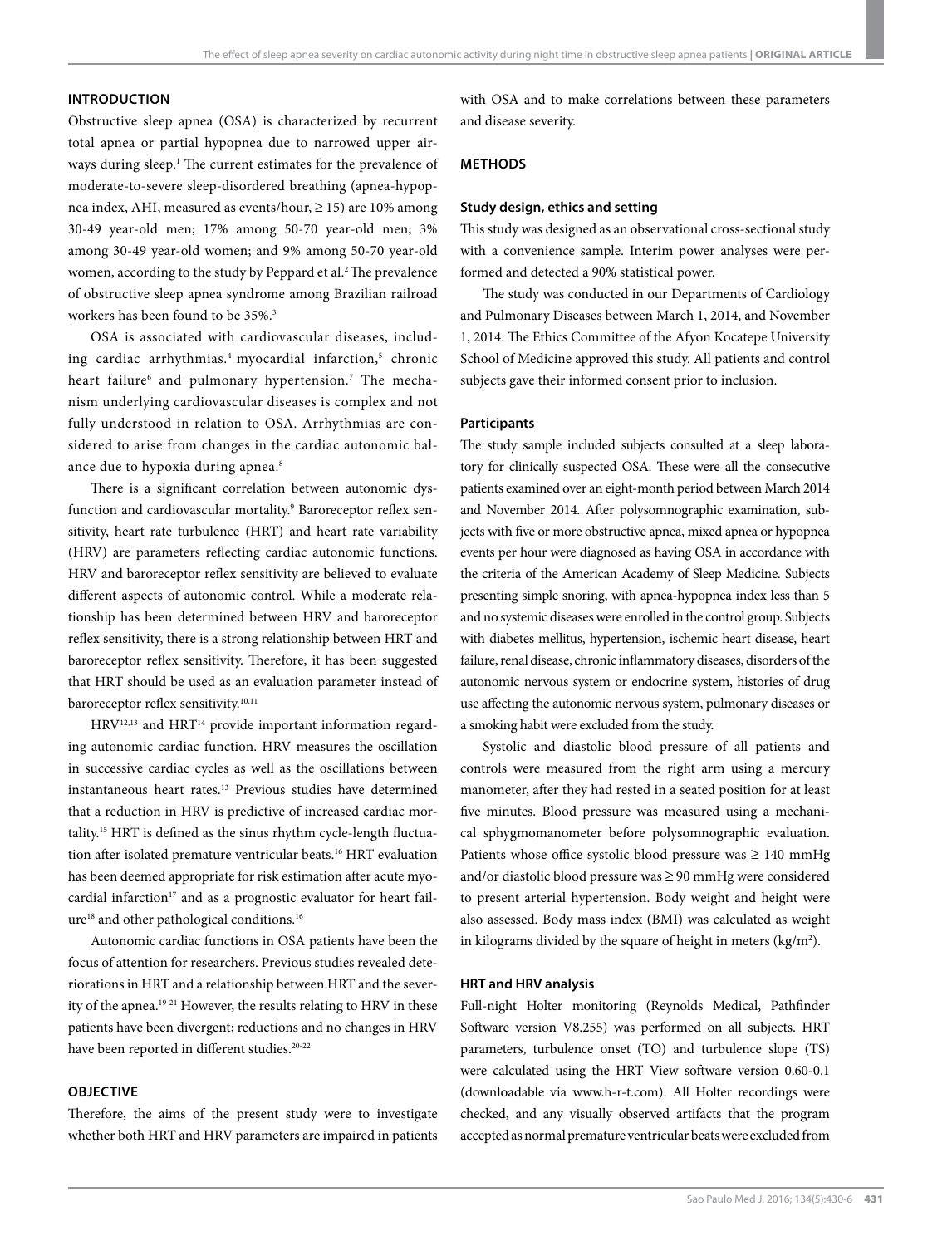the analyses. TO reflects the initial heart rate acceleration after a premature ventricular beat, whereas TS represents the subsequent heart rate deceleration following a premature ventricular beat. TO was determined as the difference between the mean of the two RR intervals after premature ventricular beats and the mean of the two RR intervals before premature ventricular beats divided by the mean value of two RR intervals before premature ventricular beats. TS was defined as the maximum positive value of the slope of a regression line computed over any sequence of five subsequent sinus RR intervals within the first 15 sinus intervals after premature ventricular beats. TO values determined for all suitable premature ventricular beats were averaged to obtain a final TO value. TO < 0% and TS  $>$  2.5 ms/RR are considered to be normal values.<sup>22</sup>

The HRV parameters used in the present study were selected in accordance with guidelines from the European Society of Cardiology and the North American Society of Pacing and Electrophysiology.13 The following time domain HRV parameters were computed: standard deviation of all normal-to-normal (NN) intervals (SDNN), standard deviation of NN interval averages during all five-minute segments across all recordings (SDANN), mean of the standard deviation of all NN intervals for all five-minute segments across all recordings (SDNN index), integral of the density distribution of NN intervals divided by the maximum of the density distribution (HRV triangular index) and root mean square of the sum of squares for differences between adjacent NN intervals (RMSSD).

#### **Polysomnography**

Full-night polysomnography (PSG) was recorded for all subjects using a digital PSG system (E series, Compumedics, Abbotsford, Victoria 3067, Australia) within the Department of Chest Diseases, Afyon Kocatepe University. Respiratory and physical changes were recorded during sleep. For all patients, electroencephalography, electrooculogram and submental electromyography data were obtained. Oronasal airflow was measured using a nasal cannula placed in the nose. Thoracoabdominal movements were evaluated by means of sensors placed on the chest and abdomen to determine respiratory patterns. A pulse oximeter and electrocardiography electrodes were used to measure oxygen saturation and heart rate, respectively. Leg movements were examined using electromyography sensors positioned on the anterior tibialis muscle. Sleep stages were scored in accordance with standard criteria from the American Academia of Sleep Medicine.<sup>23</sup>

Apnea is defined as a drop in the peak signal excursion by ≥ 90% of the pre-event baseline for at least 10 seconds. Hypopnea is an event in which there is a  $\geq$  30% reduction in nasal pressure signal excursions from baseline and an associated  $\geq 4\%$ desaturation from the pre-event baseline for at least 10 seconds. Obstructive events were defined as ongoing thoracoabdominal

effort in cases of partial or complete airflow cessation. The apneahypopnea index (AHI) was the number of apnea or hypopnea events recorded during the study per hour of sleep. The severity of OSA was defined as mild (AHI  $\geq$  5 and < 15), moderate (AHI  $\geq$ 15 and  $\leq$  30) or severe (AHI > 30). The oxygen desaturation index (ODI) was also calculated, as the total number of oxygen desaturation events divided by total duration of sleep.

All polysomnographic data was interpreted by a sleep specialist who was blind to the subjects' HRT and HRV analysis results.

#### **Statistical analysis**

Statistical analyses were performed using SPSS version 20.0 (IBM Co., Armonk, NY, USA). Data were expressed as the mean  $\pm$  SD, medians (with interquartile range), or number (and %). Assumptions of normal distribution were tested using the Kolmogorov-Smirnov test. Categorical variables between groups were compared using a chi-square test. Differences between the patient group and control subjects were tested using Student's t test for parametric variables and the Mann-Whitney U test for nonparametric variables. Comparisons between more than two groups (patients with mild, moderate or severe OSA and control subjects) in relation to variables with homogenous distributions were also analyzed using one-way analysis of variance (ANOVA) and Tukey's test for post-hoc analyses. Comparisons between more than two groups in which the variables were not normally distributed were made using the Kruskal-Wallis test. In addition, analysis of covariance (ANCOVA) was performed to compare HRT and HRV parameters among the groups, controlling for BMI. Correlations between AHI, TO with AHI, and total oxygen desaturation were analyzed using Spearman's rho correlation coefficients. An alpha level of P < 0.05 was accepted as significant.

# **RESULTS**

# **Demographic characteristics**

The study subjects consisted of 106 newly diagnosed patients with OSA (mean age  $49.2 \pm 11.2$  years) and 27 healthy controls (mean age  $47.2 \pm 7.9$  years). The patients included 30 with mild OSA (mean age  $49.1 \pm 10.4$  years), 34 with moderate OSA (mean age 51.2  $\pm$  6.8 years) and 42 with severe OSA (mean age 54.4  $\pm$ 8.3 years) OSA. There were no differences between the groups in terms of age or gender. However, there was a significant difference between the groups in terms of BMI. The subjects' demographics are depicted in **Table 1** and **Table 2**.

#### **HRV and HRT parameters**

HRT measurements were obtained from 84 individuals ( $n = 24$ ) controls,  $n = 21$  with mild OSA,  $n = 20$  with moderate OSA and n = 19 with severe OSA). For the remaining subjects, HRT could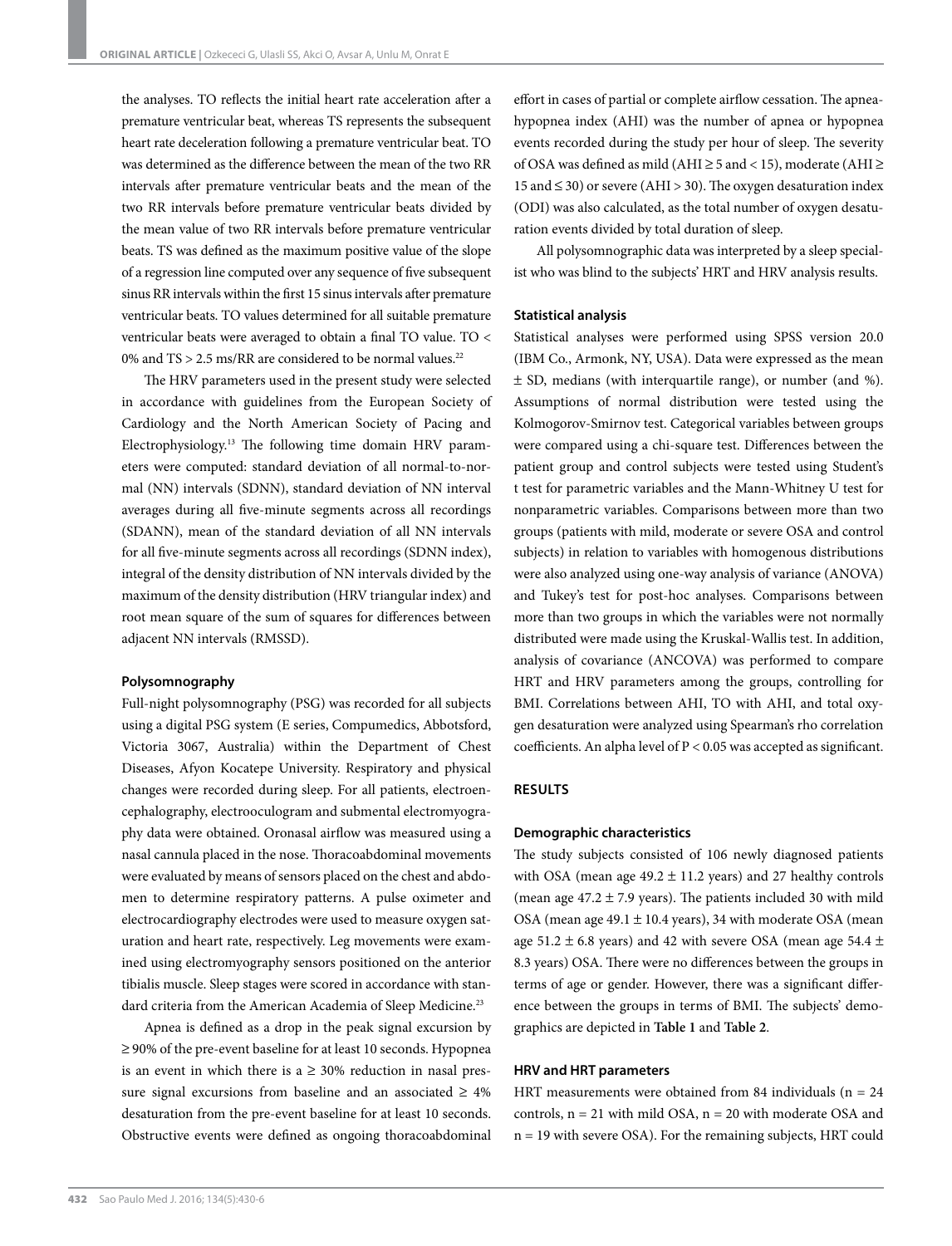|  |  |  | Table 1. Demographics, polysomnographic results and HRV and HRT parameters among control subjects and patients with OSA |  |  |  |  |
|--|--|--|-------------------------------------------------------------------------------------------------------------------------|--|--|--|--|
|--|--|--|-------------------------------------------------------------------------------------------------------------------------|--|--|--|--|

|                           | <b>Subjects without OSA</b> | <b>Patients with OSA</b> | P-value                |  |
|---------------------------|-----------------------------|--------------------------|------------------------|--|
|                           | $n = 27$                    | $n = 106$                |                        |  |
| Age (years)               | $47.2 \pm 7.9$              | $49.2 \pm 11.2$          | $0.1^*$                |  |
| Gender (F/M)              | 11/16                       | 40/66                    | $0.84^{+}$             |  |
| BMI ( $kg/m2$ )           | $27.7 \pm 5.6$              | $33.7 \pm 6.3$           | $0.001^{+}$            |  |
| AHI                       | $1.75 \pm 1.5$              | $30 \pm 23.5$            | $< 0.001$ <sup>+</sup> |  |
| Total duration of sleep   | 394 (304-396)               | 325 (188-519)            | $0.06*$                |  |
| Sleep efficacy            | $86.5 \pm 6.8$              | $77.9 \pm 11.1$          | $0.125^{+}$            |  |
| Total oxygen desaturation | $3(2-13)$                   | 101 (34-622)             | $< 0.001*$             |  |
| <b>ODI</b>                | $2.2(0.3-3.2)$              | 27.1 (3.2-96.8)          | $< 0.001*$             |  |
| TO (%)                    | $-3.19 \pm 1.6$             | $-2.2 \pm 1.4$           | $0.004*$               |  |
| $TS$ (ms/RR)              | $8.3(3.8-8.6)$              | $6.2(2-17.3)$            | $0.89*$                |  |
| SDNN (ms)                 | $143 \pm 37$                | $90 \pm 25$              | $< 0.001$ <sup>+</sup> |  |
| SDNNI (ms)                | $63 \pm 27$                 | $45 \pm 13$              | $< 0.001$ <sup>*</sup> |  |
| SDANN (ms)                | 116 (88-157)                | 74 (29-142)              | $< 0.001*$             |  |
| RMSSD (ms)                | $42 \pm 36$                 | $25 \pm 10$              | $0.003*$               |  |
| $TI$ (ms)                 | 25 (23-41)                  | $22(8-50)$               | $< 0.001*$             |  |
| SBP (mmHg)                | $108.7 \pm 33.2$            | $123.1 \pm 10.8$         | $0.049^{+}$            |  |
| DBP (mmHg)                | $72.2 \pm 14.6$             | $73 \pm 8.1$             | $0.51*$                |  |
| Mean HR (bpm)             | 70 (59-71)                  | 74 (56-97)               | $0.14*$                |  |
|                           |                             |                          |                        |  |

Data were shown as mean ± SD or median (with interquartile range). Categorical variables are defined as percentages.

\*Mann-Whitney U test; † chi-square test; ‡ Student's t test.

OSA = obstructive sleep apnea; F = female; M = male; BMI = body mass index; AHI = apnea-hypopnea index; ODI = oxygen desaturation index; TO = turbulence onset; TS = turbulence slope; SDNN = standard deviations of all (normal-to-normal) NN intervals; SDNNI = mean of the standard deviation of all NN intervals for all 5-min segments of the entire recording; SDANN = standard deviation of averages of NN intervals in all 5-min segments of the entire recording; TI = triangular index; RMSSD = the square root of the mean of the sum of the squares of differences between adjacent NN intervals; SBP = systolic blood pressure; DBP = diastolic blood pressure; HR = heart rate; BPM = beats per minute.

# **Table 2.** Polysomnographic results and HRT and HRV parameters compared between subgroups

| <b>Parameters</b>         | Subjects without OSA |                               | Patients with mild OSA Patients with moderate OSA | <b>Patients with severe OSA</b> | P-value |
|---------------------------|----------------------|-------------------------------|---------------------------------------------------|---------------------------------|---------|
|                           | $n = 27$             | $n = 30$                      | $n = 34$                                          | $n = 42$                        |         |
| Age (years)               | $47.2 \pm 7.9$       | $49.1 \pm 10.4$               | $51.2 \pm 6.8$                                    | $54.4 \pm 8.3$                  | 0.1     |
| Gender (F/M)              | 11/16                | 17/13                         | 9/25                                              | 14/28                           | 0.07    |
| BMI ( $kg/m2$ )           | $27.7 \pm 5.7$       | $31.8 \pm 6.1^*$              | $32.4 \pm 5.3^*$                                  | $37.1 \pm 6.4^*$                | 0.002   |
| AHI                       | $1.75 \pm 1.5$       | $10.7 \pm 2.6$                | $21.7 \pm 3.6$                                    | $58.7 \pm 19$                   | < 0.001 |
| Total duration of sleep   | $372 \pm 45.3$       | $322 \pm 26.9$                | $338.2 \pm 77.7$                                  | $305 \pm 69.3$                  | 0.249   |
| Sleep efficacy            | 88 (78-92)           | 81 (67-92)                    | 80 (61-98)                                        | 75 (52-97)                      | 0.269   |
| Total oxygen desaturation | $5.2 \pm 5.2$        | $92 \pm 90$                   | $130 \pm 72.5$                                    | $330 \pm 132$                   | < 0.001 |
| <b>ODI</b>                | $2.2(0.3-3.2)$       | $11.8(7-67.7)$                | 24.8 (6.4-51)                                     | 56.6 (3.2-97)                   | < 0.001 |
| TO (%)                    | $-3.19 \pm 1.6$      | $-2.06 \pm 1.2^*$             | $-2.06 \pm 0.8$ <sup>*</sup>                      | $-1.9 \pm 1.2$ <sup>*</sup>     | 0.005   |
| TS (ms/RR)                | $8.3(3.8-8.6)$       | $5.5(3.2-17.2)$               | $8.3(2.2-14)$                                     | $6.4(2-13.8)$                   | 0.98    |
| SDNN (ms)                 | $143 \pm 37$         | $96 \pm 29$ <sup>*</sup>      | $95 \pm 2^{*}$                                    | $79 \pm 20^{\circ}$             | < 0.001 |
| SDNNI (ms)                | $63 \pm 27$          | $45 \pm 13$ <sup>*</sup>      | $47 \pm 13$ <sup>*</sup>                          | $42 \pm 14$ <sup>*</sup>        | < 0.001 |
| SDANN (ms)                | 116 (88-157)         | 69 (29-142)*                  | 77 (58-132)*                                      | 73 (38-140)*                    | < 0.001 |
| RMSSD (ms)                | $30(20-81)$          | 23 (10-56) $*$                | 23 (10-37) $*$                                    | $33(8-60)$                      | 0.007   |
| $T1$ (ms)                 | 25 (23-41)           | $20(8-44)^{*}$                | $21.5(13-50)^{*}$                                 | $22(10-42)^{*}$                 | < 0.001 |
| SBP (mmHg)                | $108.7 \pm 33.2$     | $121.6 \pm 11.9$ <sup>*</sup> | $120 \pm 7.7$ <sup>*</sup>                        | $119 \pm 6^*$                   | 0.03    |
| DBP (mmHg)                | $72.2 \pm 14.6$      | $69.7 \pm 7.3$                | $74.7 \pm 8.9$                                    | $75.1 \pm 7.4$                  | 0.1     |
| Mean HR (bpm)             | $66 \pm 10$          | $74 \pm 9$                    | $71 \pm 10$                                       | $75 + 11$                       | 0.10    |
|                           |                      |                               |                                                   |                                 |         |

Data are shown as mean ± SD or median (with interquartile range). Categorical variables are defined as percentages.

Comparisons between patients with mild, moderate or severe OSA and control subjects were analyzed using the Kruskal-Wallis test or ANOVA and Tukey's test for post-hoc analyses and significant p values were presented bold

\* P < 0.05: between subjects without OSA and patients with mild, moderate and severe OSA

OSA = obstructive sleep apnea; F = female; M = male; BMI: body mass index; AHI = apnea-hypopnea index, ODI = oxygen desaturation index, TO = turbulence onset; TS = turbulence slope; SDNN = standard deviations of all normal-to-normal (NN) intervals; SDNNI = mean of the standard deviation of all NN intervals for all 5-min segments of the entire recording; SDANN = standard deviation of averages of NN intervals in all 5-min segments of the entire recording; TI = triangular index; RMSSD = the square root of the mean of the sum of the squares of differences between adjacent NN intervals; SBP = systolic blood pressure; DBP = diastolic blood pressure; HR = heart rate; BPM = beats per minute.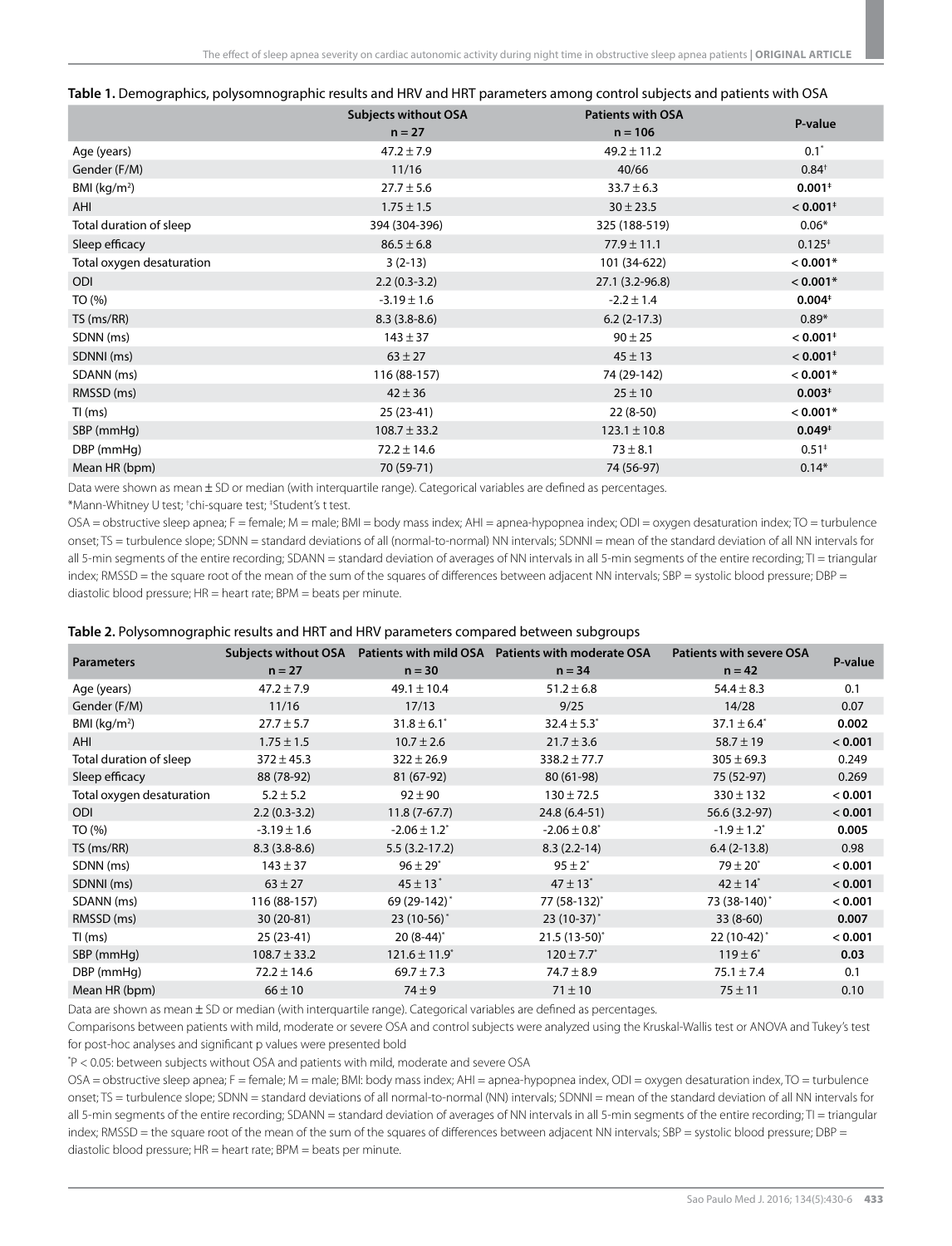not be calculated due to a lack of ventricular premature beats during Holter recording.

No significant differences were found between OSA patients and control subjects in terms of total sleep time, sleep efficacy, age, TS, blood pressure, and heart rate. The TO, SDNN, SDNNI, SDANN, RMSSD, and TI values were significantly lower among OSA patients than among control subjects (**Table 1**). ANCOVA was performed to compare HRT and HRV parameters between the groups, controlling for BMI. However, significant differences between groups continued after eliminating the influence of BMI.

The subjects were divided into four groups according to their AHI values. The subjects without OSA ( $n = 27$ ) (AHI < 5), patients with mild OSA (AHI 5-15) ( $n = 30$ ), patients with moderate OSA ( $n = 34$ ) and patients with severe OSA ( $AHI > 30$ )  $(n = 42)$  were compared with regard to HRV, HRT and polysomnographic parameters (**Table 2**). Post-hoc analyses were performed. No significant differences between mild OSA patients, moderate OSA patients and severe OSA patients in terms of HRT and HRV parameters emerged. However, there were significant differences between mild OSA patients and control subjects, between moderate OSA patients and control subjects and between severe OSA patients and control subjects in terms of TO, SDNN, SDNNI, SDANN, RMSSD and TI values (**Table 2**).

When the correlation between AHI (which reflects disease severity) and TO was investigated, no statistically significant correlation was observed ( $P = 0.356$ ;  $r = -0.11$ ). There was no statistically significant correlation between total oxygen desaturation and TO ( $P = 0.631$ ;  $r = -0.06$ ). There was also no statistically significant correlation between total oxygen desaturation and TO  $(P = 0.631; r = -0.06)$ . However, RMSSD and AHI were negatively correlated (P = 0.037; r = -0.22; **Figure 1**).

 A significant correlation between total oxygen desaturation and TS ( $P = 0.025$ ;  $r = -0.28$ ) was observed (**Figure 2**). In addition, there were negative correlations between ODI and SDNN, SDANN



**Figure 1.** Relationship between apnea hypopnea index (AHI) and root mean square of the successive differences (RMSSD).



**Figure 2.** Relationship between total oxygen desaturation and turbulence slope (TS).

and TI (respectively:  $P = 0.002$ ,  $r = -0.28$ ;  $P < 0.001$ ,  $r = -0.34$ ; and  $P = 0.01$ ,  $r = -0.23$ ).

#### **DISCUSSION**

The findings from the present study revealed that the patients with OSA had lower values for HRV and HRT than those of the control subjects. Such reductions were observed even in patients with mild OSA. Although there was no significant difference between patient groups in terms of HRV and HRT parameters, significant correlations between TS and total oxygen desaturation, between RMSSD and AHI, and between ODI and SDNN, SDANN and TI were found.

Previous studies revealed that HRV and HRT worsen in OSA.19-21,24-27 The authors of these studies thought that this deterioration might be due to hypoxia during periods of apnea. Ari et al.<sup>19</sup> reported that HRT worsened in OSA while HRV did not change and there was a relationship between HRT and AHI. Aytemir et al.20 observed increased myocardial vulnerability and autonomic nervous system imbalance in OSA cases. They found that HRT, HRV and QT dynamicity parameters were significantly worse among patients with OSA. Furthermore, a correlation was revealed between AHI and HRT. However, they did not find any relationship between AHI and HRV. These authors<sup>20</sup> also showed the presence of autonomic balance changes in favor of the sympathetic nervous system at night and hypoxemia relating to apnea. Erdem et al.25 investigated HRT parameters among patients with pure OSA. They found that the OSA group had a significantly higher mean TO than the control group, and that the AHI of the OSA group was positively correlated with TO. Our study supports the findings of previous studies. TO was significantly higher in patients with OSA than in the control group and, although there were no correlations between AHI and HRT parameters, there was a correlation between total oxygen desaturation and TS in our study.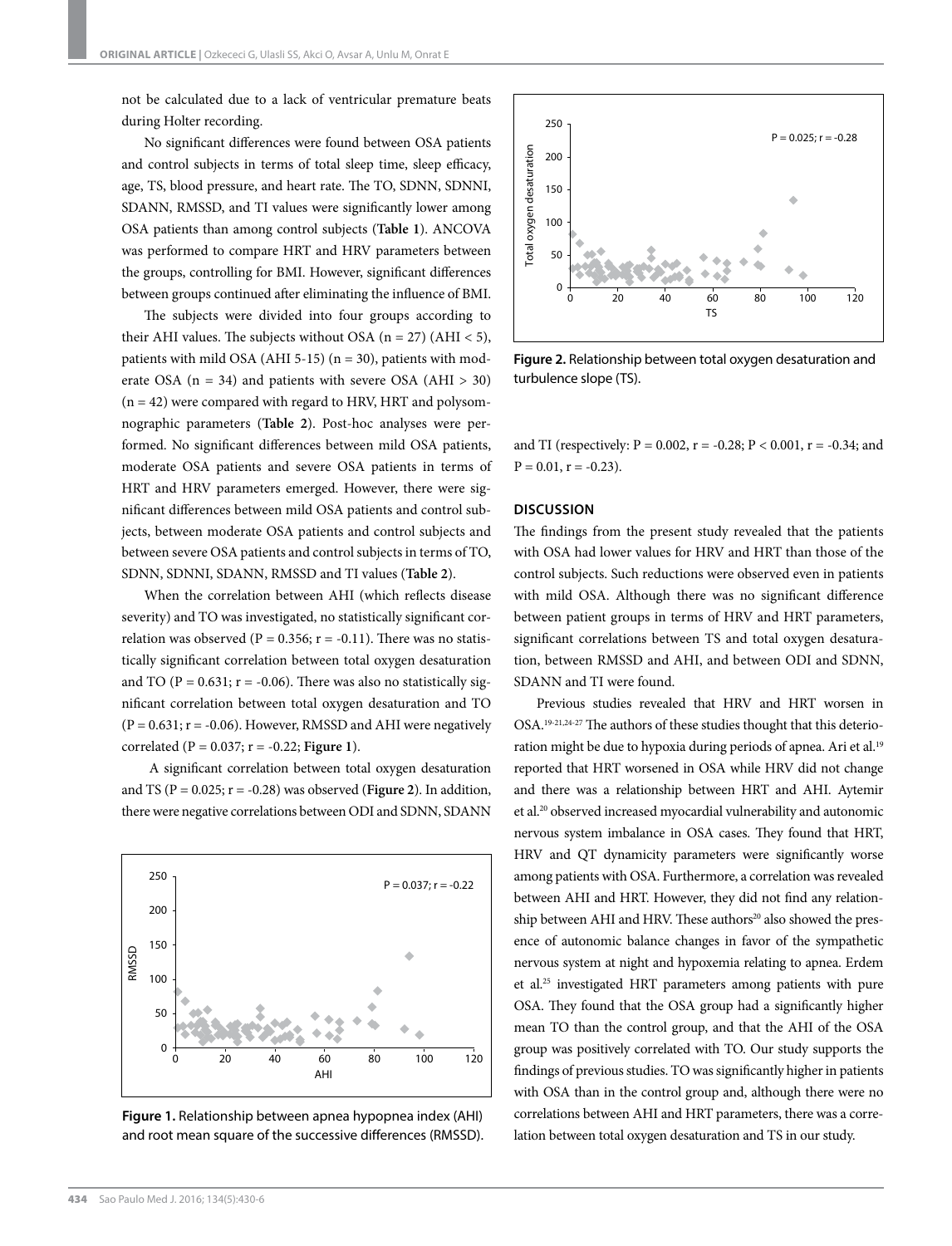Yang et al.<sup>21</sup> also showed that HRV did not change while HRT worsened during sleep among patients with OSA, and that alterations in nighttime HRT correlated with sleep-disordered breathing severity. This indicates the existence of abnormalities in autonomic cardiac activity within moderate-to-severe OSA, even in the absence of evident cardiac disease. In contrast, we did not determine any significant differences between the patient groups (mild, moderate and severe OSA) in terms of HRT and HRT parameters. These differences in results between the present study and the study by Yang et al.<sup>21</sup> might be attributable to differences in study group selection. Yang et al.<sup>21</sup> grouped their patients as mild and moderate to severe, while we grouped our patients as mild, moderate and severe. In addition, merely one overnight polysomnographic assessment might not provide enough information regarding the severity of OSA. The duration of OSA might also be a factor affecting the deterioration of autonomic cardiac function.

D'Addio et al.<sup>27</sup> investigated the effects of pathological respiratory patterns on HRT among patients with severe OSA. They found that TS increased during apnea but observed decreases during normal intervals following an apnea event (here, OSA patients showed a higher sympathetic tone). This supports the idea that autonomic cardiac function is impaired due to hypoxia during apnea.

Unlike Yang<sup>21</sup> and Ari et al.,<sup>19</sup> Lado et al.<sup>28</sup> found that all HRV parameters decreased during sleep among patients with moderate and severe OSA, compared with a normal, healthy group. In addition, among patients with severe low-frequency band and high-frequency band OSA indices, the total HRV power was lower during intervals labeled as apneas than those labeled as normal. In the present study, although the lowest values for HRV parameters in OSA patients compared with controls were determined; this decrease did not reach statistically significance level among the patient groups. However, we found correlations between some HRV parameters and the values of ODI and AHI. Therefore, these correlations constitute the strength of our research.

The relatively small sample size was a limitation for the present study. Moreover, we only evaluated night-time measurements on HRV and HRT. Thus, further research evaluating both day and night time values is needed in order to contribute important and new data to the literature, given that these parameters are affected by the breathing pattern of OSA patients during sleep. The arrhythmia mechanism in OSA is closely related to apnea and hyperventilation events, which depend on the sympathovagal balance.<sup>29</sup> There is dominance of parasympathetic tone and decreased sympathetic activity during sleep among healthy subjects.<sup>30</sup> However, this situation can change in OSA. Parasympathetic activity, with slowing of the heart rate, is dominant during periods of apnea. When subsequent apnea termination and temporary arousal from sleep occur, sympathetic activity predominates with resultant heart rate acceleration.<sup>31</sup> Therefore, increased sympathetic tone and baroreflex dysfunction can cause cardiac arrhythmia and sudden death. Sympathetic tone can be evaluated through provocative testing and spectral HRV analysis. The lack of power of the spectral analysis of heart rate and absence of provocative testing are other limitations of the present study. Lastly, HRT parameters could not be calculated in 21% of the patients, who did not present a premature ventricular beat.

# **CONCLUSION**

HRT and HRV parameters were different in OSA patients than in control subjects. Correlations could be made between the severity of apnea that could be determined through AHI, ODI and total oxygen desaturation, and such parameters seemed to be present. These subjects should be followed up in order to monitor any further adverse outcomes.

#### **REFERENCES**

- 1. American Academy of Sleep Medicine. International Classification of Sleep Disorders (ICSD-3). 3<sup>rd</sup> ed. Darien: American Academy of Sleep Medicine; 2014.
- 2. Peppard PE, Young T, Barnet JH, et al. Increased prevalence of sleepdisordered breathing in adults. Am J Epidemiol. 2013;177(9):1006-14.
- 3. Koyama RG, Esteves AM, Oliveira e Silva L, et al. Prevalence of and risk factors for obstructive sleep apnea syndrome in Brazilian railroad workers. Sleep Med. 2012;13(8):1028-32.
- 4. Harbison J, O'Reilly P, McNicholas WT. Cardiac rhythm disturbances in the obstructive sleep apnea syndrome: effects of nasal continuous positive airway pressure therapy. Chest. 2000;118(3):591-5.
- 5. Hung J, Whitford EG, Parsons RW, Hillman DR. Association of sleep apnoea with myocardial infarction in men. Lancet. 1990;336(8710):261-4.
- 6. Malone S, Liu PP, Holloway R, et al. Obstructive sleep apnoea in patients with dilated cardiomyopathy: effects of continuous positive airway pressure. Lancet. 1991;338(8781):1480-4.
- 7. Sajkov D, Cowie RJ, Thornton AT, Espinoza HA, McEvoy RD. Pulmonary hypertension and hypoxemia in obstructive sleep apnea syndrome. Am J Respir Crit Care Med. 1994;149(2 Pt 1):416-22.
- 8. Parish JM, Somers VK. Obstructive sleep apnea and cardiovascular disease. Mayo Clin Proc. 2004;79(8):1036-46.
- 9. Lown B, Verrier RL. Neural activity and ventricular fibrillation. N Engl J Med. 1976;294(21):1165-70.
- 10. La Rovere MT, Pinna GD, Hohnloser SH. Baroreflex sensitivity and heart rate variability in the identification of patients at risk for lifethreatening arrhythmias: implications for clinical trials. Circulation. 2001;103(16):2072-7.